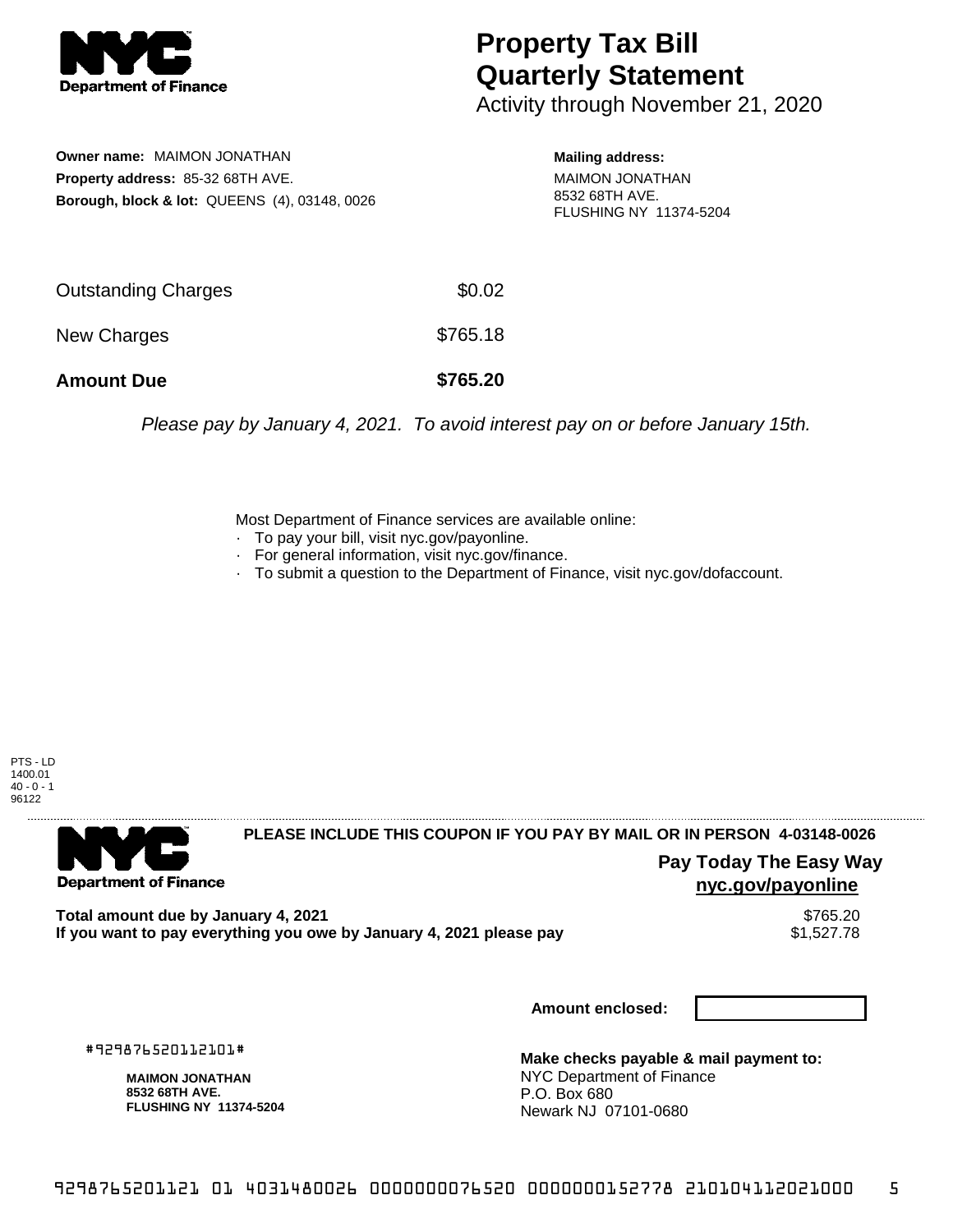

| <b>Previous Charges</b>                                             |                      |                 | Amount                |
|---------------------------------------------------------------------|----------------------|-----------------|-----------------------|
| Total previous charges including interest and payments              |                      | \$0.02          |                       |
| <b>Current Charges</b>                                              | <b>Activity Date</b> | <b>Due Date</b> | Amount                |
| Finance-Property Tax<br><b>Adopted Tax Rate</b>                     |                      | 01/01/2021      | \$776.02<br>$$-10.84$ |
| <b>Total current charges</b>                                        |                      |                 | \$765.18              |
| <b>Tax Year Charges Remaining</b>                                   | <b>Activity Date</b> | <b>Due Date</b> | <b>Amount</b>         |
| Finance-Property Tax<br><b>Adopted Tax Rate</b>                     |                      | 04/01/2021      | \$776.02<br>$$-10.84$ |
| Total tax year charges remaining                                    |                      | \$765.18        |                       |
| If you want to pay everything you owe by January 4, 2021 please pay |                      | \$1,527.78      |                       |
| If you pay everything you owe by January 4, 2021, you would save:   |                      | \$2.60          |                       |
| <b>Overpayments/Credits</b>                                         | <b>Activity Date</b> | <b>Due Date</b> | Amount                |
| <b>Refund Available</b>                                             |                      | 07/01/2017      | $$-0.02$              |
| Total overpayments/credits remaining on account                     |                      |                 | \$0.02                |

You must apply for a refund or a transfer of credits resulting from overpayments within six years of the date of **the overpayment or credit. Please note that overpayments and credits are automatically applied to unpaid taxes.**

## **Home banking payment instructions:**

- 1. **Log** into your bank or online bill pay website.
- 2. **Add** the new payee: NYC DOF Property Tax. Enter your account number, which is your boro, block and lot, as it appears here: 4-03148-0026 . You may also need to enter the address for the Department of Finance. The address is P.O. Box 680, Newark NJ 07101-0680.
- 3. **Schedule** your online payment using your checking or savings account.

## **Did Your Mailing Address Change?** If so, please visit us at **nyc.gov/changemailingaddress** or call **311.**

When you provide a check as payment, you authorize us either to use information from your check to make a one-time electronic fund transfer from your account or to process the payment as a check transaction.